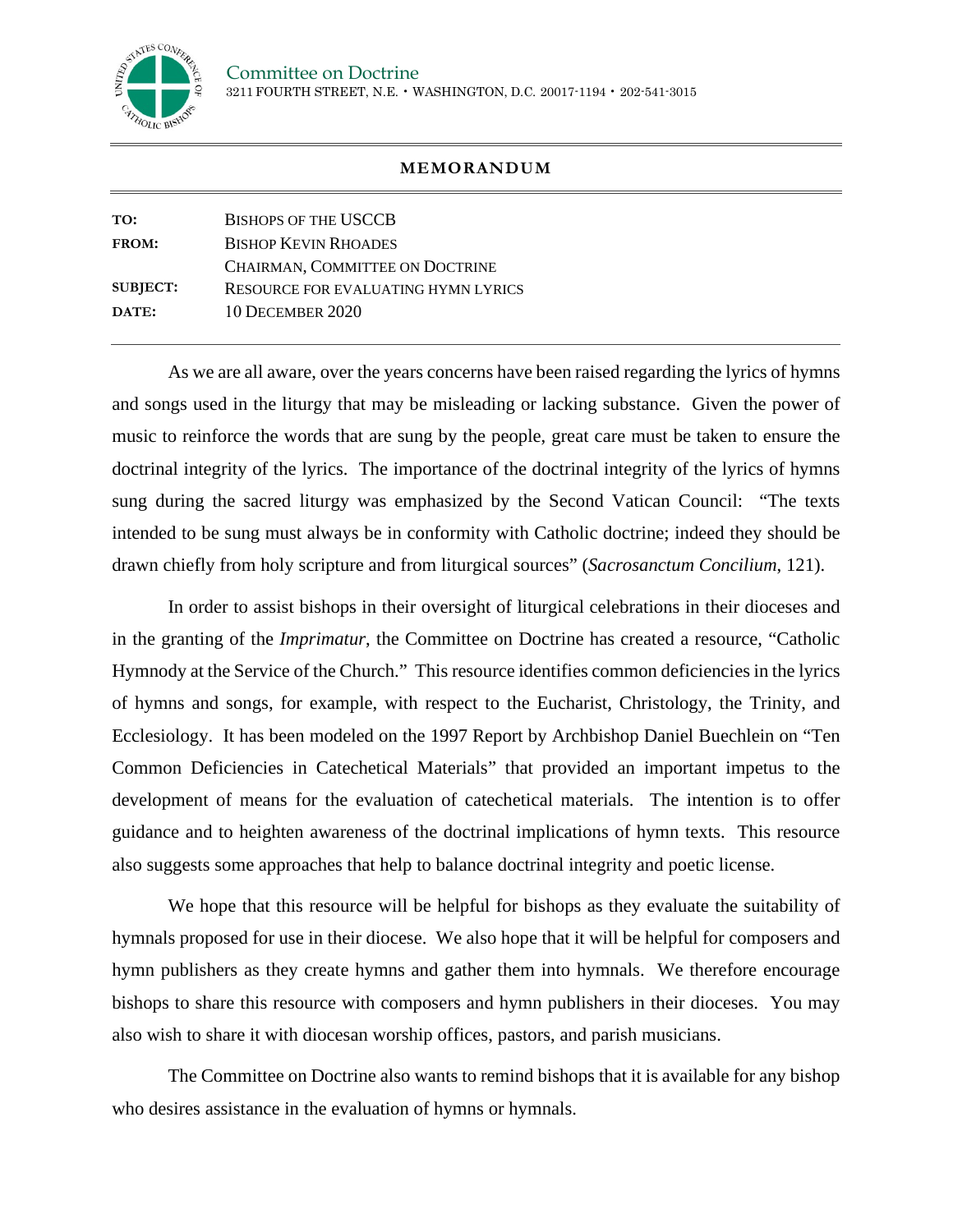# **CATHOLIC HYMNODY AT THE SERVICE OF THE CHURCH: An Aid for Evaluating Hymn Lyrics**

## *Committee on Doctrine United States Conference of Catholic Bishops* September 2020

## **Preface**

The beauty of Catholic hymnody is constitutively related to the truth of the mystery of faith it proposes for our wonder and praise. In the living Tradition of Catholicism, beauty and truth are convertible terms, and thus there can be no competition, much less contradiction, between the two. The truth of the faith need not be -- and indeed must not be -- compromised or subordinated to the canons of compositional style or the needs of musical or poetic form. At the same time, the beauty of the faith cannot be neglected -- indeed it must be reverenced and highlighted -- in the desire to communicate effectively the truth of what has been revealed. Catholic hymn-writers and composers necessarily inhabit a realm of creative interplay: they have the privilege and vocation of honoring and communicating the mystery of faith in word and music, and this requires genuine artistry, industry, and fidelity. While there are a number of factors that affect the suitability of hymns for use in Catholic liturgy, such as singability, beauty of language, poetry, etc., in this resource we are concerned with their doctrinal content.

The Church's Liturgy is the milieu in which the Word of God lives. The Sacred Scriptures, in particular, provide the normative idiom for the expression of the mystery. The Scriptures themselves, inspired and authoritative, are the fruit of the Church at prayer; the liturgical or doxological matrix intrinsic to the Church's life is the locus in which and from which the texts privileged as canonical arose. There is a necessary and direct relationship between the living Word of God and the Church's worship. Thus, the sacred texts, and the liturgical sources which draw on the living Word, provide something of a "norm" for expression when communicating the mystery of faith in liturgical poetics, or hymnody.

The *Catechism of the Catholic Church* puts it this way, following the texts of *Sacrosanctum Concilium*: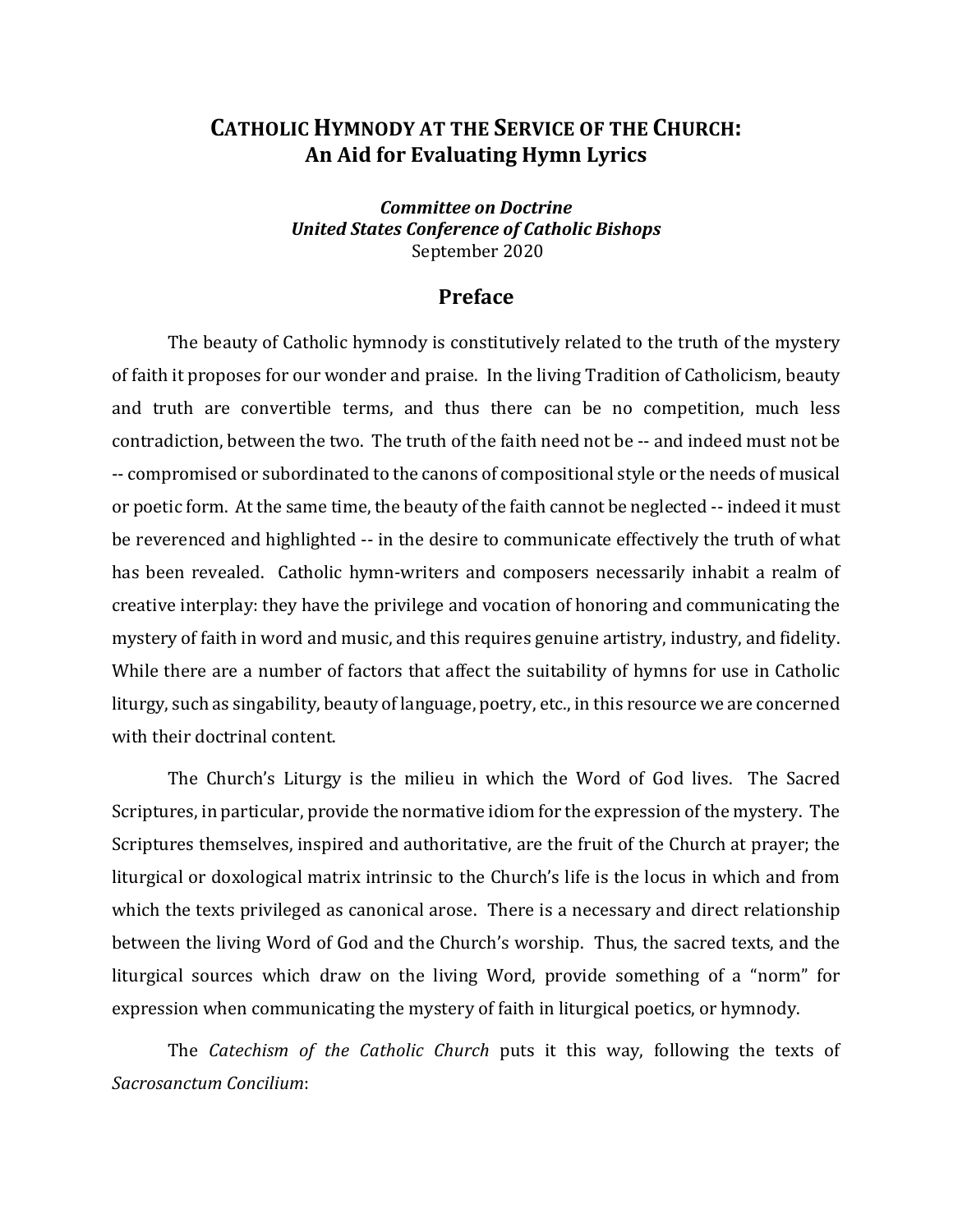The harmony of signs (song, music, words, and actions) is all the more expressive and fruitful when expressed in the *cultural richness* of the People of God who celebrate. Hence "religious singing by the faithful is to be intelligently fostered so that in devotions and sacred exercises as well as in liturgical services," in conformity with the Church's norms, "the voices of the faithful may be heard." But "the texts intended to be sung must always be in conformity with Catholic doctrine. Indeed they should be drawn chiefly from the Sacred Scripture and from liturgical sources." (no. 1158)

Christian tradition, both Eastern and Western, has from antiquity been acutely aware that hymns and other songs[\\*](#page-2-0) are among the most significant forces in shaping – or misshaping – the religious and theological sensibility of the faithful.[†](#page-2-1) It is all the more important, then, that hymnody selected for the liturgical life of the Church successfully draw out the beauty of the Christian mysteries themselves.[‡](#page-2-2) This cannot be done if language is used that is out of keeping with the sensibility created by scriptural texts and universal liturgical usage.

# **Two General Guidelines**

Based on the text quoted above, we can derive two general guidelines for determining whether a hymn is doctrinally suitable for liturgical use:

- 1. Is the hymn in conformity with Catholic doctrine?
- 2. Is the hymn expressed in image and vocabulary appropriately reflective of the usage of Scripture and the public liturgical prayer of the Church?

With regard to Guideline 1: An accurate assessment of conformity with Catholic doctrine requires a familiarity with Catholic doctrine itself, and the *Catechism of the Catholic Church* is the best resource available. Hymns do not have to be composed of doctrinal

<span id="page-2-0"></span><sup>\*</sup> The guidelines offered in this document apply to lyrics composed for any music intended for use in the Sacred Liturgy or in public devotions, such as the Stations of the Cross.

<span id="page-2-1"></span><sup>†</sup> The *Catechism of the Catholic Church* describes the liturgy as "the privileged place for catechizing the People of God" (no. 1074).

<span id="page-2-2"></span><sup>‡</sup> The 23 July 2019 report by the Pew Research Center, "What Americans Know about Religion," presents a sobering account the extent of the lack of understanding of basic points of Catholic faith on the part of many American Catholics (https://www.pewforum.org/2019/07/23/what-americans-know-about-religion/). For example, the researchers found that only half of Catholics were able to answer correctly "a question about official church teachings on transubstantiation – that during Communion, the bread and wine actually *become*  the body and blood of Christ. The other half of Catholics incorrectly say the church teaches that the bread and wine used in Communion are just symbols of the body and blood of Christ (45%) or say they are not sure (4%)" (p. 22).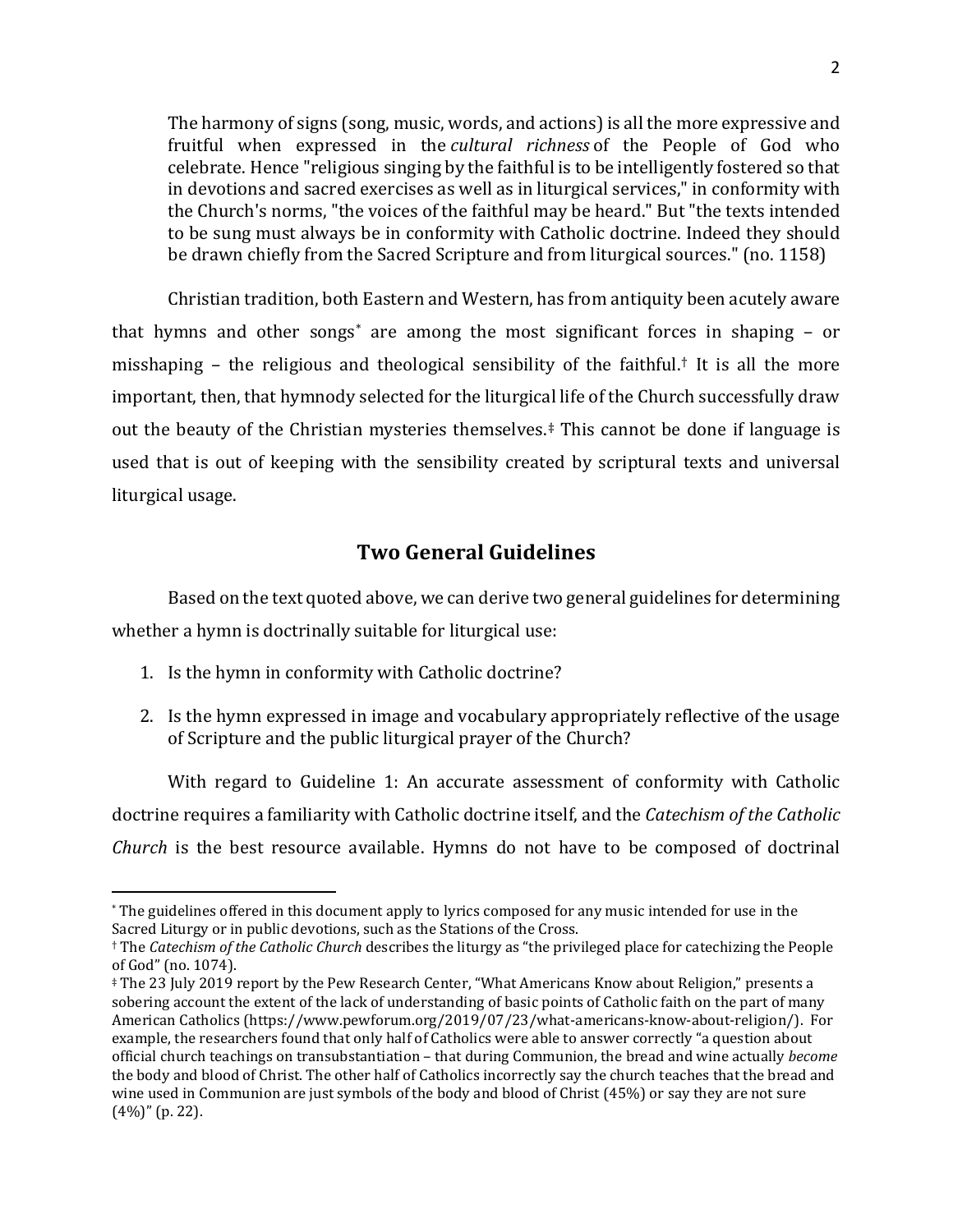formulae (though hymns have used doctrinal formulas to good poetic effect, for example, the last verse of *Pange lingua*). It is important to avoid language that could be easily misconstrued in a way that is contrary to Catholic doctrine. The poet always has a certain "license" for language chosen to serve an aesthetic purpose. But in assessing whether a paraphrase or restatement is an appropriate use of poetic license or an inappropriate distortion, Guideline 2 can provide assistance.

These Guidelines can also be helpful in assessing a grouping of hymns and other songs, such as those commonly used in a given parish for the Communion Hymn (for example). Different hymns may legitimately express or reflect different aspects of one doctrine, but if all of the hymns relevant to a particular doctrine express only one dimension of the doctrine to the exclusion of others, then the catechesis offered by the hymnody would, as a whole, not be in conformity with Catholic doctrine. For example, a collection of hymns that emphasized the Eucharist as table fellowship to the exclusion of the vocabulary of sacrifice, altar, and priesthood, would not represent the fullness of Catholic teaching and therefore would catechize those singing such hymns every Sunday with a deficient sacramental theology.

## **Examples of Application of the Guidelines**

In 1997, Archbishop Daniel Buechlein, speaking for the newly-formed Ad Hoc Committee to Oversee the Use of the *Catechism*, identified a consistent trend of incompleteness and imprecision in catechetical texts being published at that time in the United States. He summarized this trend in a list of ten categories (see Appendix One below). Contemporary hymnody seems to have fared better than the catechetical texts Archbishop Buechlein's committee examined, and in some cases (such as #2) dramatically better. But, since contemporary hymnody and contemporary catechetical texts evolved, to some extent, together, it can be useful to use this list of ten imprecisions to alert a bishop, pastor, or liturgical music minister to deficiencies they may find in hymns, or in a collection of hymns as a whole. From our own reading of approximately 1000 hymns composed and published mostly in the period 1980-2015, we would advise pastors and liturgical music ministers to be especially attentive to the following categories of potential deficiencies: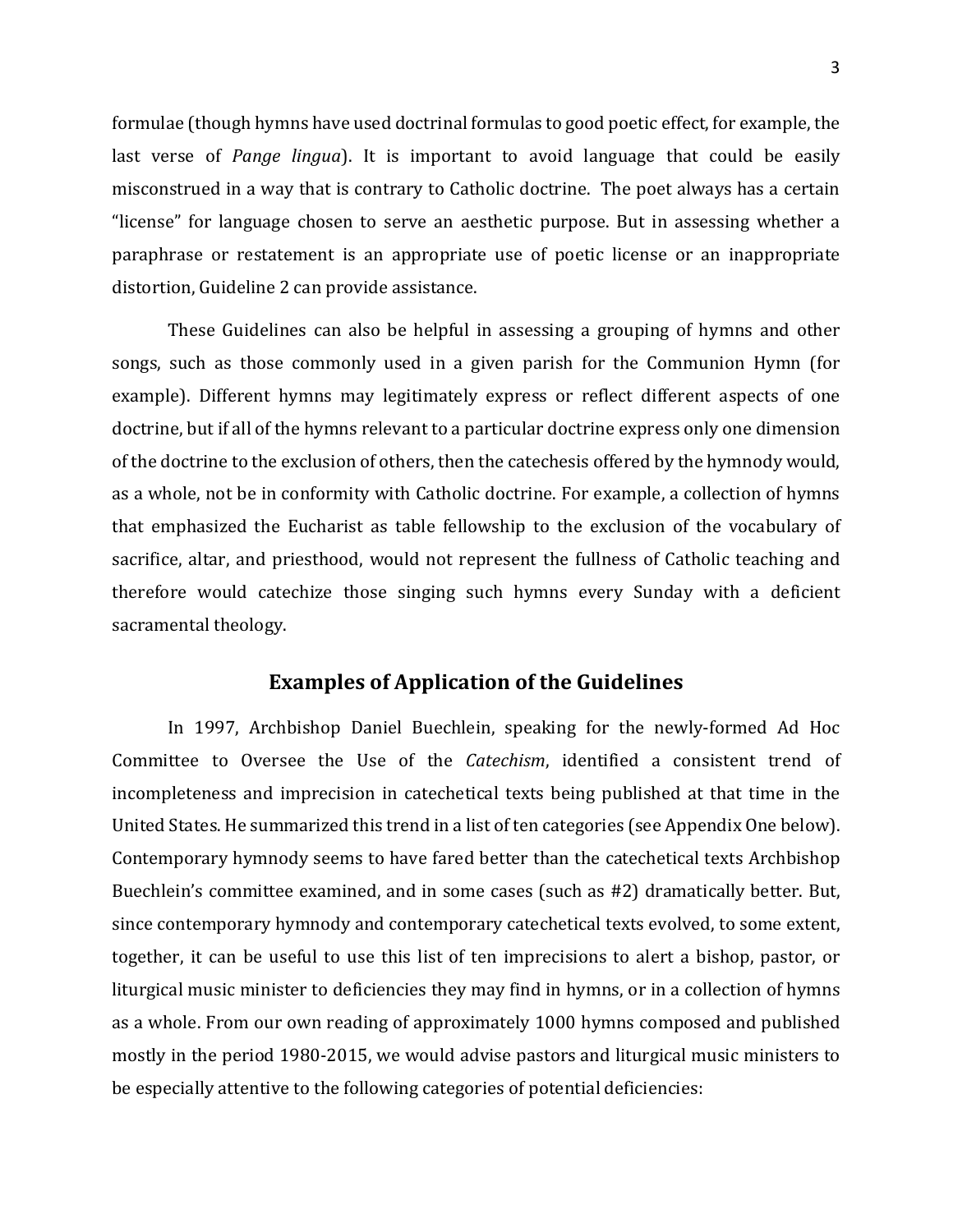#### **1. Deficiencies in the Presentation of Eucharistic Doctrine**

- a. This deficiency, by far the most common and the most serious, corresponds to #7 in Archbishop Buechlein's list, "inadequate presentation of the sacraments." Since the Eucharist is the "source and summit of the Christian life" (*Lumen Gentium*, no. 11), deficiencies in Eucharistic doctrine affect other teachings, such as the Church (because "the Eucharist makes the Church," *CCC*, no. 1396) and the priesthood (because the priest effects the sacramental presence of the sacrifice of Christ the High Priest). Catholics nurtured on a steady diet of certain hymns will learn from them that at Mass we come together to share bread and wine, which remain bread and wine, a common meal, even if under special circumstances. They will learn that the bread and wine signify in some vague way the presence of Jesus, but they will not be given a basis to understand the Catholic belief that the Eucharistic elements can be worshipped because under their appearance is a wholly unique, substantial presence of Christ. These hymns correspondingly also downplay or eliminate entirely reference to the sacrifice of Christ, his priesthood, and his status as both priest and victim, as well as to the role of the ministerial priesthood in the Church. A steady diet of these hymns would erode Catholic sensibility regarding the fullness of Eucharistic teaching, on the Mass as sacrifice, and eventually on the Church, as formed by that sacrifice.
- b. Catholic teaching on the Eucharist is summed up in the *CCC*, nos. 1322-1419; Appendix Two provides a summary account useful for assessing hymn lyrics with regard to the real presence of Christ in the Eucharist, a distinctive and unique presence.
- c. Eucharistic doctrine has developed, and depends upon, a high degree of precision of language. For example, Christ is not present "in" bread and wine, but rather the substance of bread and wine ceases to exist as such and Christ is substantially present under the appearance of bread and wine. Hymn lyrics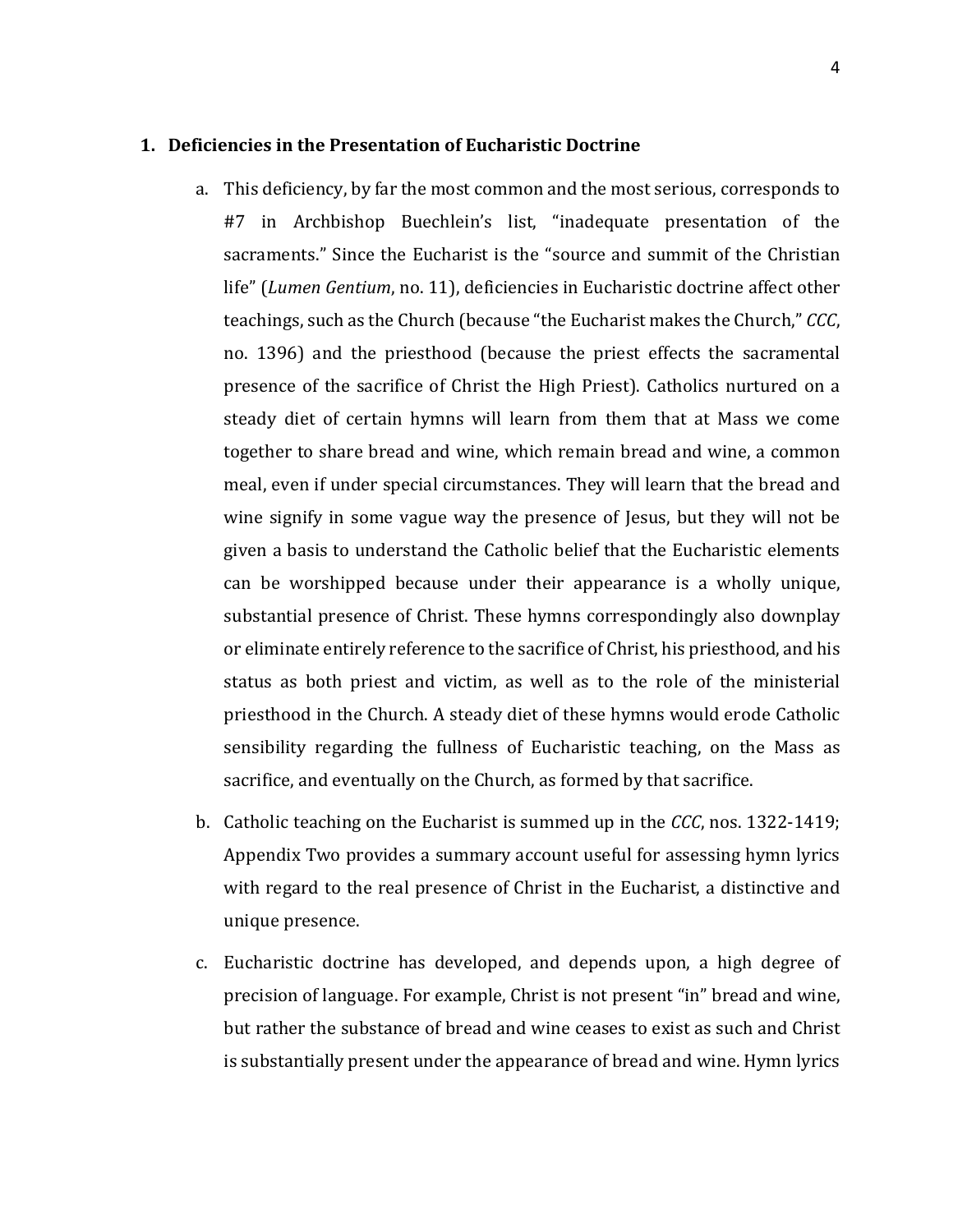do not have to reproduce technical language, but they should be guided by the customary usage of Scripture and liturgical Tradition. This would mean:

- i. Language that implies that the elements are still bread and wine after consecration should be avoided;
- ii. Language that implies the bread and wine, still bread and wine, are merely symbols of another reality or person, should be avoided;
- iii. Poetic license should conform to customary usage of Scripture and liturgical Tradition. "Bread," "Bread of Life," etc., are scriptural synecdoches for the Eucharist itself, and so are permitted; however, "wine" is not used in the same way, and to call the consecrated element "wine" gives the impression that it is still wine. This, in turn, has an impact on the way the word "bread" is heard, so that legitimate uses of the word "bread" are heard differently, not as a synecdoche for the Eucharist as a whole, but as a reference to the element which remains bread. Scripture speaks of the "cup," not of "wine" (see 1 Cor: 10.16- 17).
- d. Examples:
	- i. "God is Here! As We His People"[1](#page-19-0)--This hymn speaks of "symbols to remind us of our lifelong need of grace." We hear that, "as bread and wine are taken, Christ sustains us as of old." Bread and wine are still bread and wine.
	- ii. "Now in This Banquet."[2](#page-19-1) "Now in this banquet, Christ is our bread; Here shall all hunger be fed. Bread that is broken, wine that is poured, Love is the sign of our Lord." "Bread that is broken" is scriptural but, when this phrase is paired with "wine that is poured," both become indications of simple bread and wine. There is no scriptural language that calls the Eucharist, outright, "wine." The hymn singer receives the impression that the wine is still wine, and that this is a banquet where "love" is the sign, and Christ, in some spiritual sense, is our bread.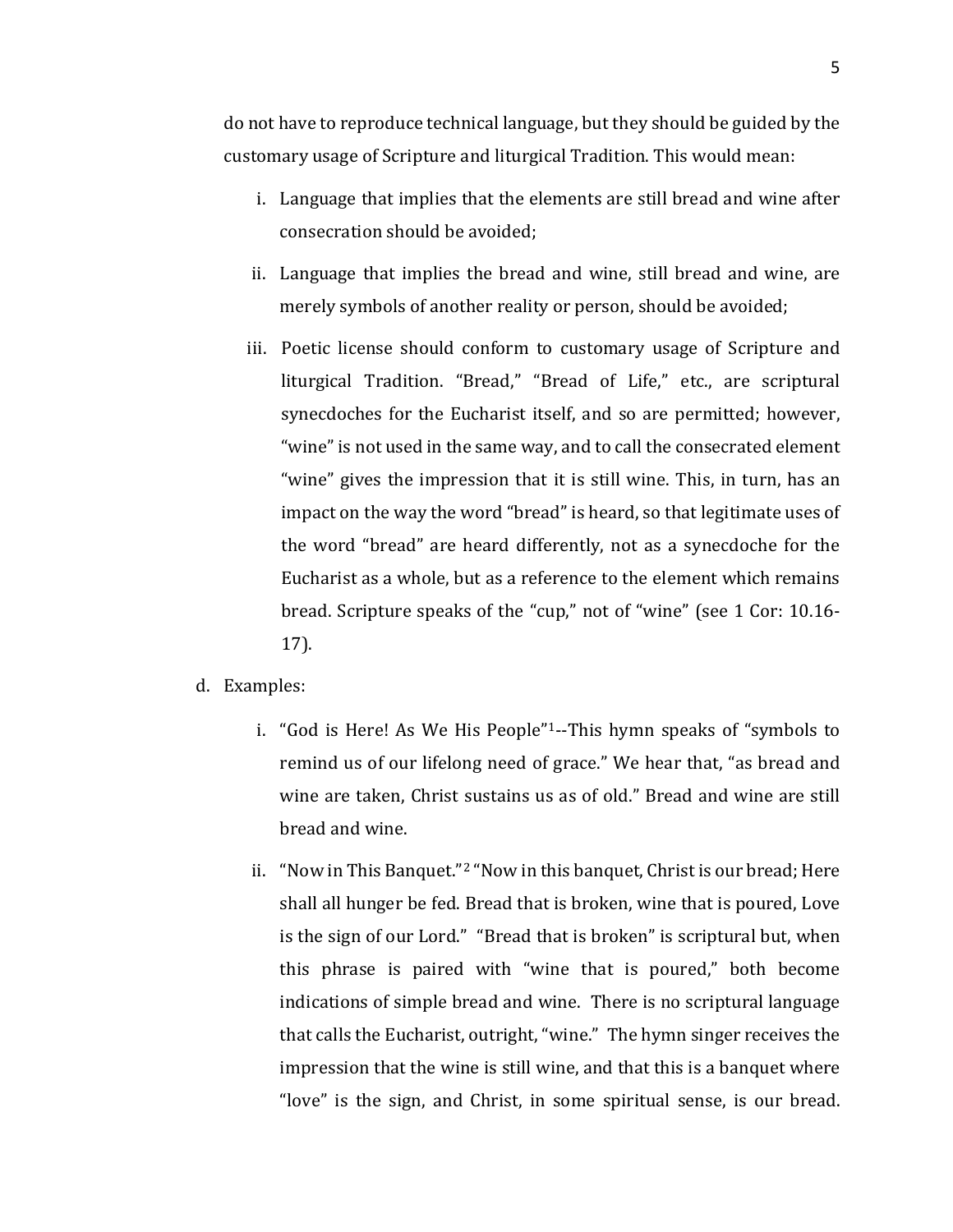Catholic usage has bread and wine as the "signs" under whose appearance Christ's sacrificial love is substantially present. Love is not the "sign" but the reality. Again, the image is that of the Eucharist as a spiritual banquet with ordinary food, bread and wine. The words offer no hint that the Mass is the sacrifice of Christ re-presented.

- iii. "All Are Welcome."[3-](#page-19-2)-"Let us build a house where love is found in water, wine and wheat; A banquet hall on holy ground where peace and justice meet …" The image of the Eucharist is of an ordinary banquet where one drinks water and wine and eats wheat bread. Further, water is not on the same level as bread and wine as matter for the Eucharist, and to list them in sequence therefore only increases the implication that we are at a banquet eating ordinary food together. There is nothing else in the hymn to mitigate this impression. Someone who sings this song frequently would have a hard time imagining that the Eucharist can be and is worshipped or is in any sense a "sacrifice." The hymn is also objectionable throughout on ecclesiological grounds as well, since it repeats the phrase "Let us build a house …" as though our actions make the Church. This hymn shows the relationship between faulty Eucharistic theology and faulty ecclesiology. As the *Catechism* says (see above), "The Eucharist makes the Church," and this idea is intimately connected with the Eucharist as re-presenting the sacrifice of the Cross which makes the Church. This song therefore exhibits deficiencies nos. 3, 5, and 7 from Archbishop Buechlein's list.
- iv. "Let Us Break Bread Together on Our Knees"[4](#page-19-3) Verse 2: "Let us drink wine together on our knees …" Here, too, the reference to "wine" is used in a way that indicates only the presence of ordinary wine.
- v. Some Eucharistic hymns, both new and old, without these deficiencies: "Ave Verum Corpus," "Taste and See," "You Satisfy the Hungry Heart," "Seed Scattered and Sown," "I am the Bread of Life," "One Bread One Body," "Eat This Bread," "Look Beyond," "At That First Eucharist," "O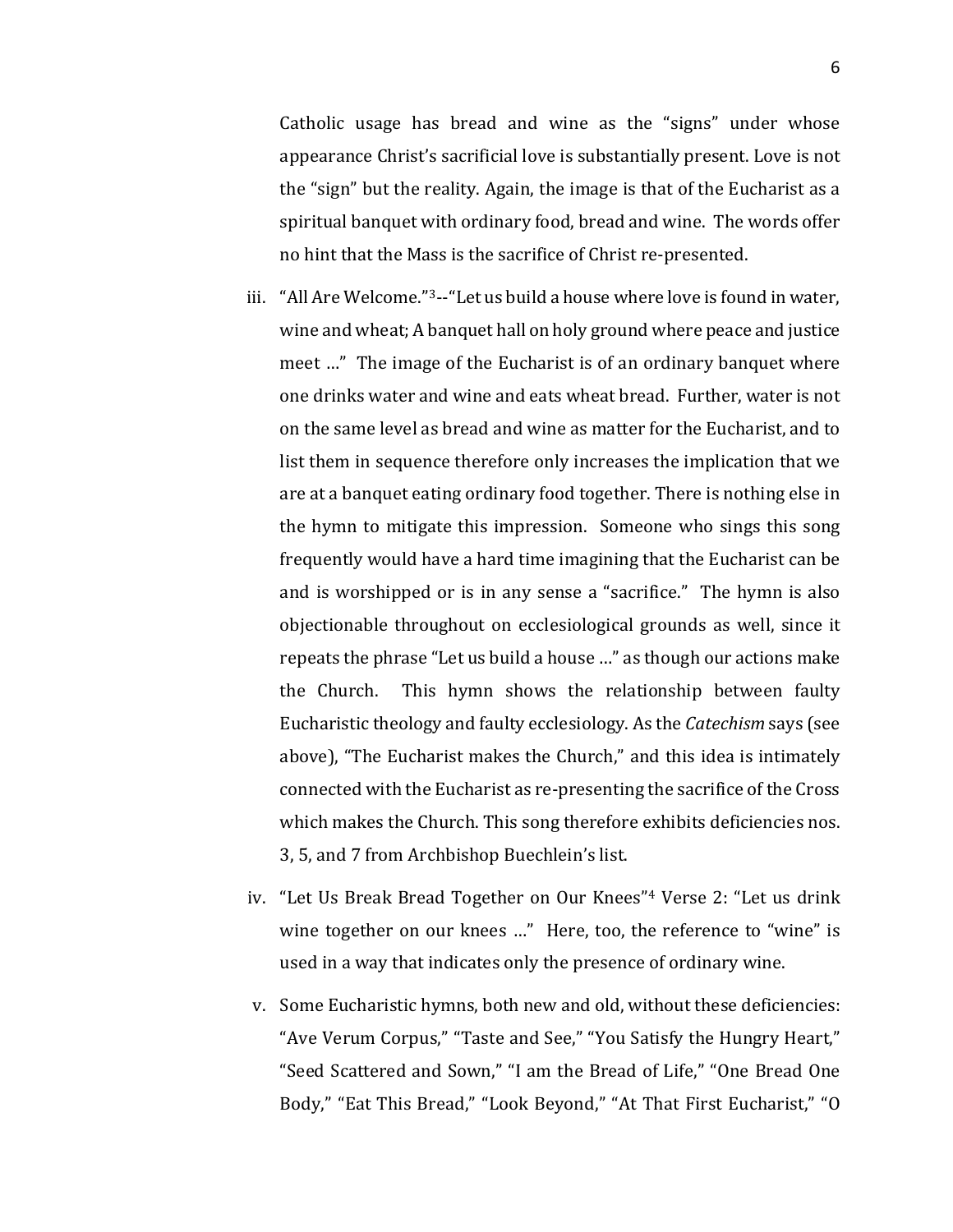Sacrament Most Holy," "O Salutaris Hostia," "Adoro Te," "At the Lamb's High Feast" (uses the word "wine" but in a way that makes it clear that it is not wine but Christ's Blood), etc.

## **2. Deficiencies in the Presentation of Trinitarian Doctrine**

- a. These deficiencies correspond to tendency no. 1 on Archbishop Buechlein's list, especially as he explains that these deficiencies often result from "a reluctance to use 'Father' for the First Person of the Trinity."
- b. Use of the Guidelines here would involve:
	- i. Avoiding language that implies God has "parts" (since the substance of God is undivided);
	- ii. Avoiding doxologies or Trinitarian invocations that mix words that designate *relations* (i.e., that designate the Persons, who are distinct in relation and relation only) with other kinds of predication that can apply to all three persons equally. For example, "Creator" can apply to all three Persons, while "Father" and "Son" apply uniquely to the two Persons designated by these relational names.
	- iii. Adherence to the language of the Baptismal Formula as the "default" mode, since departing from it frequently implies that the formula is arbitrary and optional, whereas this language is essential for the valid administration of Baptism.
	- iv. Use of masculine pronouns for God and for each Person of the Trinity, in accordance with *Liturgiam Authenticam*, no 31.
	- v. Substituting "Lord" for the name "Yahweh" (the sacred *Tetragrammaton*), in accordance with *Liturgiam Authenticam*, no 41.
- c. Examples of Application:
	- i. "The Play of the Godhead"[5](#page-19-4) Verse 1: "With God the Creator, and Christ the true Son, Entwined with the Spirit, a web daily spun." Because of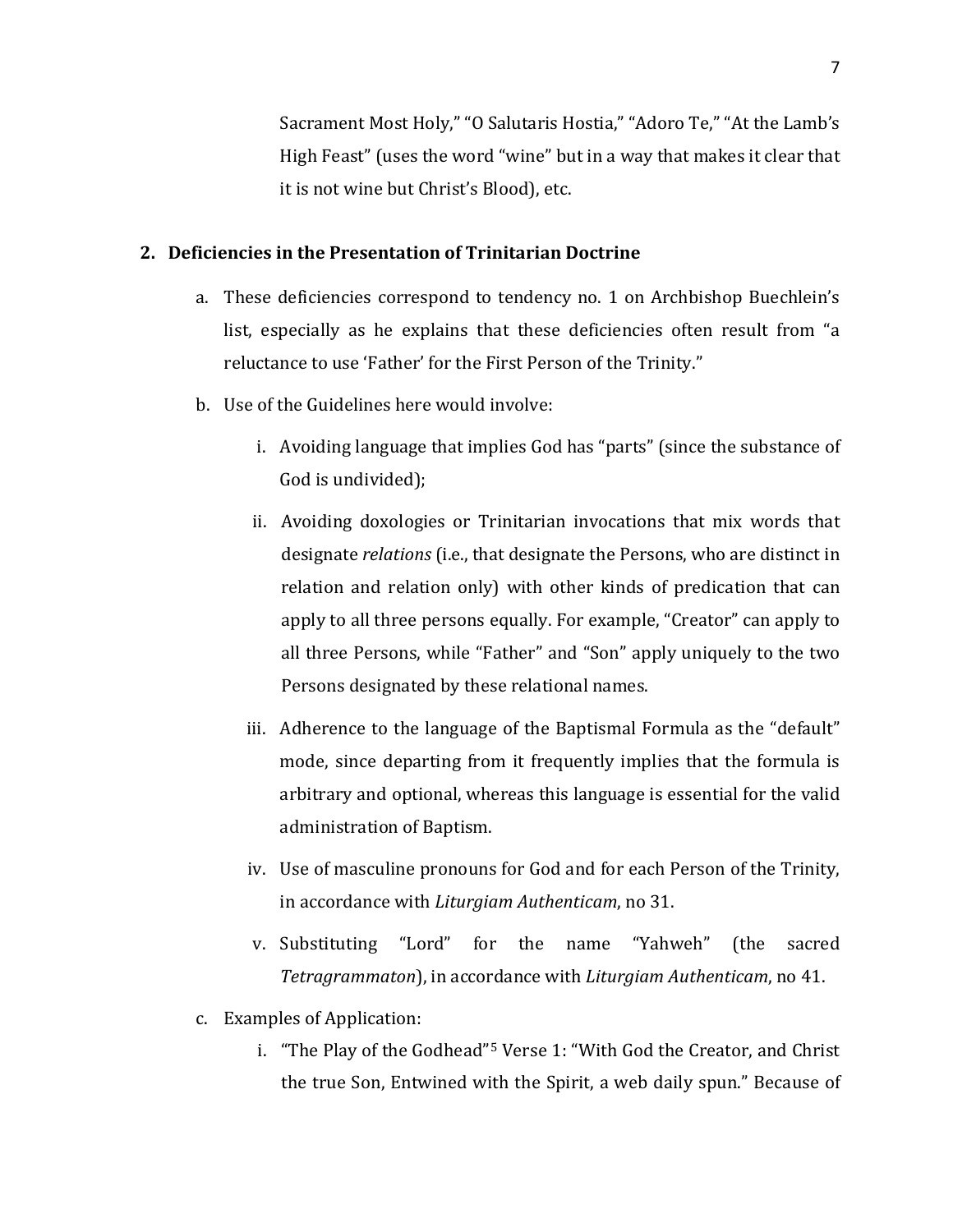reluctance to use the word "Father," this is an example of the use of a word ("Creator) that can apply to all three Persons mixed with words ("Son" and "Spirit") that designate unique relations. It implies, therefore, that the First Person is God, and the others are not. This is Arianism, however unintentionally. According to Catholic doctrine, the Son and the Spirit are equally "God the Creator."

- ii. Other instances are relatively commonplace; for example, one contemporary setting of both the Magnificat and the Benedictus ends with the doxology, "All Glory be to God, Creator blest, To Jesus Christ, God's love made manifest, And to the Holy Spirit, gentle Comforter, All Glory be both now and evermore." This doxology looks even more Arian than the first, because "God, Creator blest" stands in an ambiguous relationship at best with "Jesus Christ" and "Holy Spirit." In fact, both could be called, "God, Creator blest," but this doxology makes it look as if they are less than "God, Creator blest."[6](#page-19-5)
- iii. "Led by the Spirit,"[7](#page-19-6) Verse 4: "Led by the Spirit, now sing praise to God the Trinity: The Source of Life, the living Word made flesh to set us free, The Spirit blowing where it will to make us friends of God …": "Source of Life" is applicable to all Three Persons, and in particular to the Holy Spirit, who is confessed in Catholic usage as "Lord and Giver of Life." This doxology is therefore most ambiguous. Is the Word God? What relation does He have to "Source of Life"? This doxology, in trying to avoid both "Father" and "Son" language, in effect deconstructs the Trinity into three names whose status, except for the first, is ambiguous at best and who seem unrelated. We are very far from the baptismal formula here.

## **3. Hymns with Deficiencies in the Doctrine of God and His Relation to Humans**

a. Catholic doctrine regarding God is that "He transcends the world and history" (*CCC*, no. 212), and yet has revealed his name in an act of self-emptying love,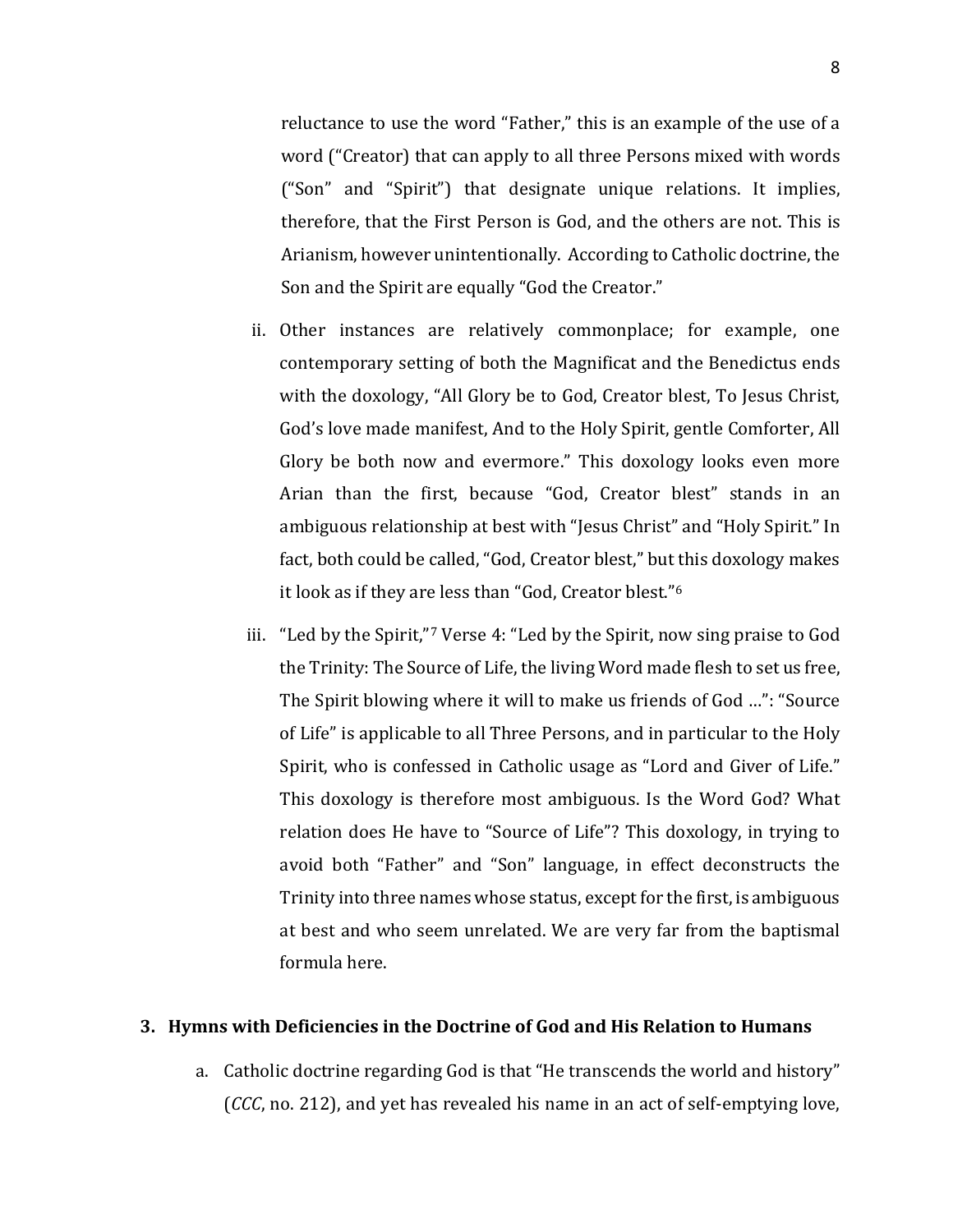"handing himself over" by making his name known, though it is a name as mysterious as God is (see *CCC*, nos. 203, 206). Although God transcends all creatures, nevertheless language drawn from the perfections of creatures, while always falling short of the reality, "really does attain to God himself" (*CCC*, no. 43, see no. 42).

- b. This means that language which makes it seem that God is "beyond all names" is misleading, and language that makes God seem in any way dependent upon human beings or any creature is incorrect.
- c. Examples:
	- i. "God Beyond All Names,"[8](#page-19-7) "God Beyond All Names … All around us we have known you / All creation lives to hold you/ In our living and our dying/ we are bringing you to birth." This fails to respect God's transcendence. God is not dependent upon human actions to bring him into being. Furthermore, God is not "beyond all names," either in the sense of his revelation of his name, or in the sense of analogical language. In the public liturgy of the Church, God is not nameless, but is addressed as "Lord," "Father," etc.

### **4. Hymns with a View of the Church That Sees Her as Essentially a Human Construction.**

- a. Catholic teaching about the Church is summed up in *CCC*, no. 766, where it is explained that the Church is born primarily from Christ's total self-gift, anticipated in the institution of the Eucharist and fulfilled on the Cross, and that as such she is the new Eve born from the side of the new Adam. "Because she is united to Christ as to her bridegroom, she becomes a mystery in her turn" (*CCC*, no. 772), and thus "is in history, but at the same time transcends it" (*CCC*, no. 770).
- b. Hymns should avoid giving the impression that it is primarily our work that builds or makes the Church or the Kingdom of God. Tendencies nos. 5 and 10,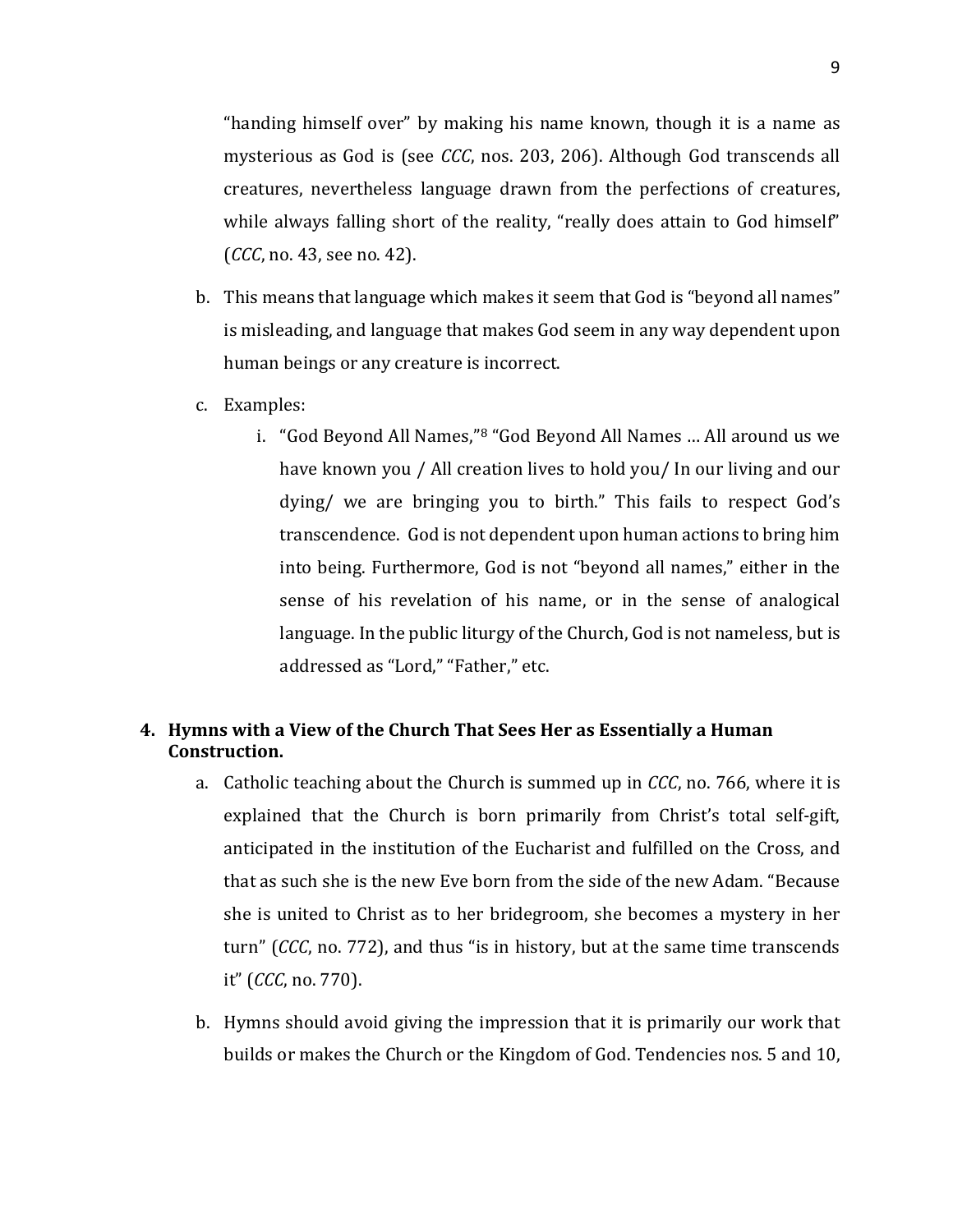and to a lesser extent no. 3, from Archbishop Buechlein's list, are what is at stake here.

- c. Examples:
	- i. "Sing a New Church"[9](#page-19-8)-- Refrain: "Sing a new Church into being, one in faith and love and praise." This implies or even states outright that the Church is essentially our creation. It also leaves open the possibility that there could be a new Church replacing the old one.
	- ii. "As a Fire is Meant for Burning,"[10](#page-19-9) Verse 1: "As a fire is meant for burning, With a bright and warming flame, So the Church is meant for mission, Giving glory to God's name. Not to preach our creeds or customs, but to build a bridge of care, We join hands across the nations, finding neighbors everywhere." This seems a seriously deficient account of the evangelizing mission of the Church, particularly, the rejection of preaching "our creeds and customs."

### **5. Hymns with Doctrinally Incorrect Views of the Jewish People**

- a. See Appendix Four for a summary of Catholic doctrine on the Jews and their relationship to the death of Christ. To blame the Jews indiscriminately for Christ's Passion is to ignore the doctrine that all sinners are responsible for Christ's Passion. The Second Vatican Council made it clear that "what happened in His passion cannot be charged against all the Jews, without distinction, then alive, nor against the Jews of today" (*Nostra Aetate*, no. 4). This deficiency reflects deficiency #8 on Archbishop Buechlein's list, an inadequate appreciation of the doctrine of original sin.
- b. Application of the Guidelines here will rule out hymn verses that imply that the Jews as a people are collectively responsible for the death of Christ.
- c. Examples:
	- i. "The Lord of the Dance"[11:](#page-19-10) Verse 3: "I danced on the Sabbath and I cured the lame/ The Holy People said it was a shame/ They whipped and they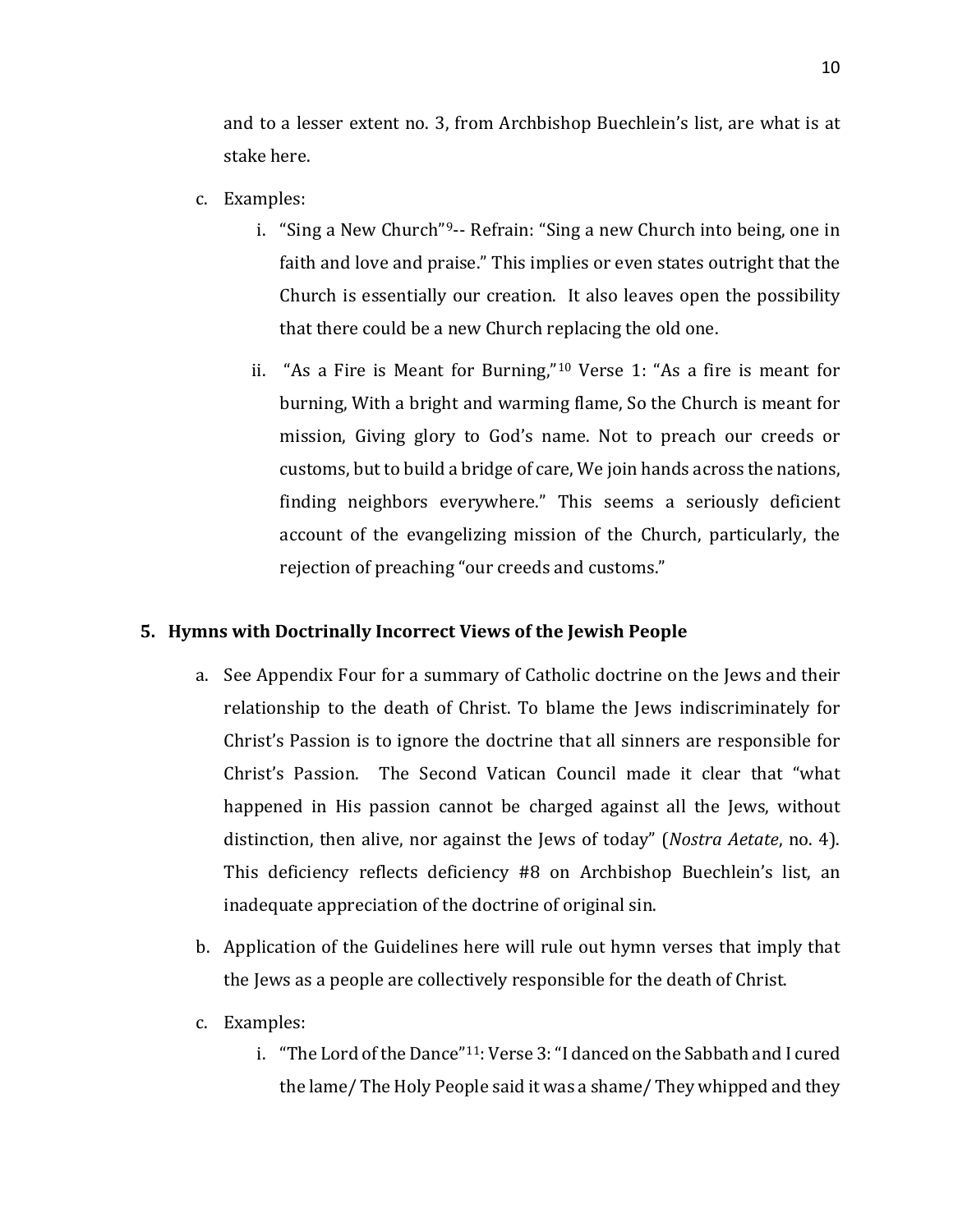stripped and they hung me high/ And they left me there on a Cross to die." The phrase "Holy People," referring to the Jews, is used sarcastically. And the whole Holy People did not reject Jesus, nor crucify him. Some Jews and some Romans did it. (NB: The classical "Reproaches" should not be placed in this category, because the phrase "my people" can and does refer equally well to the pilgrim People of God, the Church.)

ii. "O Crucified Messiah,"[12](#page-19-11) Verse 1: "Scorned, denied and beaten, mocked and defiled, forsaken by his people, given up to die," is simply untrue and therefore unorthodox. Jesus was not forsaken and left to die by his people as a whole. Again, Archbishop Buechlein's no. 8, on original sin, is relevant, because "all sinners are the authors of Christ's passion" (*CCC* #598) means that all sinners need redemption because of original sin.

#### **6. Hymns with Incorrect Christian Anthropology**

- a. This category intersects with some of the above categories, but in other cases stands alone. One or more of Archbishop Buechlein's categories 4 and/or 8, and perhaps also 5, apply.
- b. Example: "Canticle of the Sun,"<sup>13</sup>--Verse 6: "Praise for our death that makes our life real, The knowledge of loss that helps us to feel." Death is the punishment of original sin. Far from making our life real, it makes our life *less* "real" than it was in Adam. This verse teaches that death is natural and necessary for our life to have something at stake and thus be "real." In fact, it is the Resurrection of Christ that makes our life "real," restoring what we had lost in Adam, and it is the Passion of Christ, not death *per se*, that "helps us to feel." Death is not a necessary part of human nature (see *CCC* ##400, 402, 405).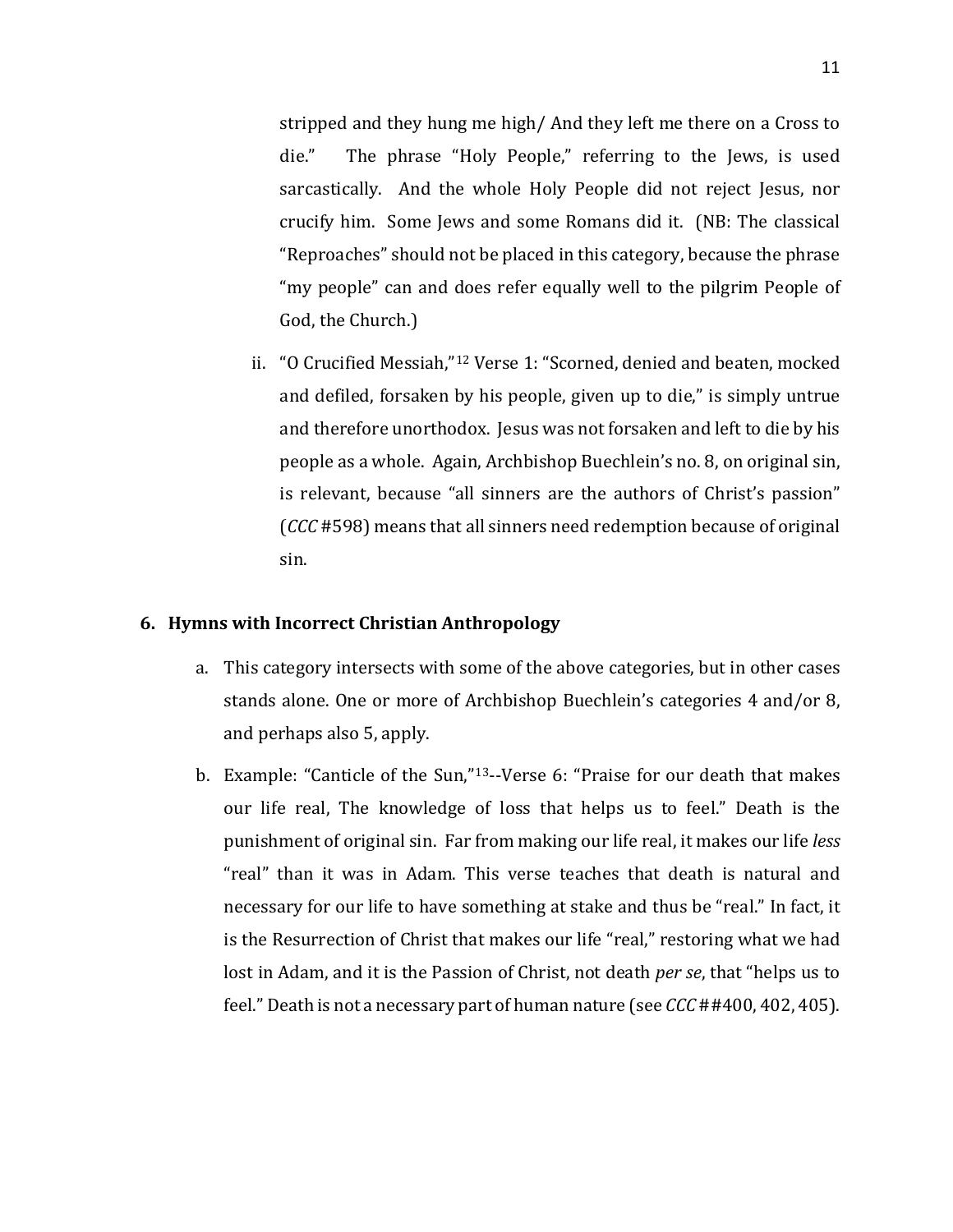#### **Conclusion**

The Second Vatican Council was quite emphatic about the importance of sacred music in the Church's liturgical worship: "The musical tradition of the universal Church is a treasure of inestimable value, greater even than that of any other art" (*Sacrosanctum Concilium*, no. 112). The Council also made it clear that this great value derives precisely from the union of music and words: "The main reason for this pre-eminence is that, as sacred song united to the words, it forms a necessary or integral part of the solemn liturgy" (no. 112). When the Council exhorts composers to "produce compositions which have the qualities proper to genuine sacred music" (no. 121), chief among these qualities must be the use of words that are appropriate for liturgical worship.

In this document we have endeavored to identify and to reflect on the role that these words--the lyrics—have in music intended for use in the liturgy. It is our hope that this guidance will help insure that all the sacred music employed in liturgical celebrations will achieve its purpose, "which is the glory of God and the sanctification of the faithful"(no. 112).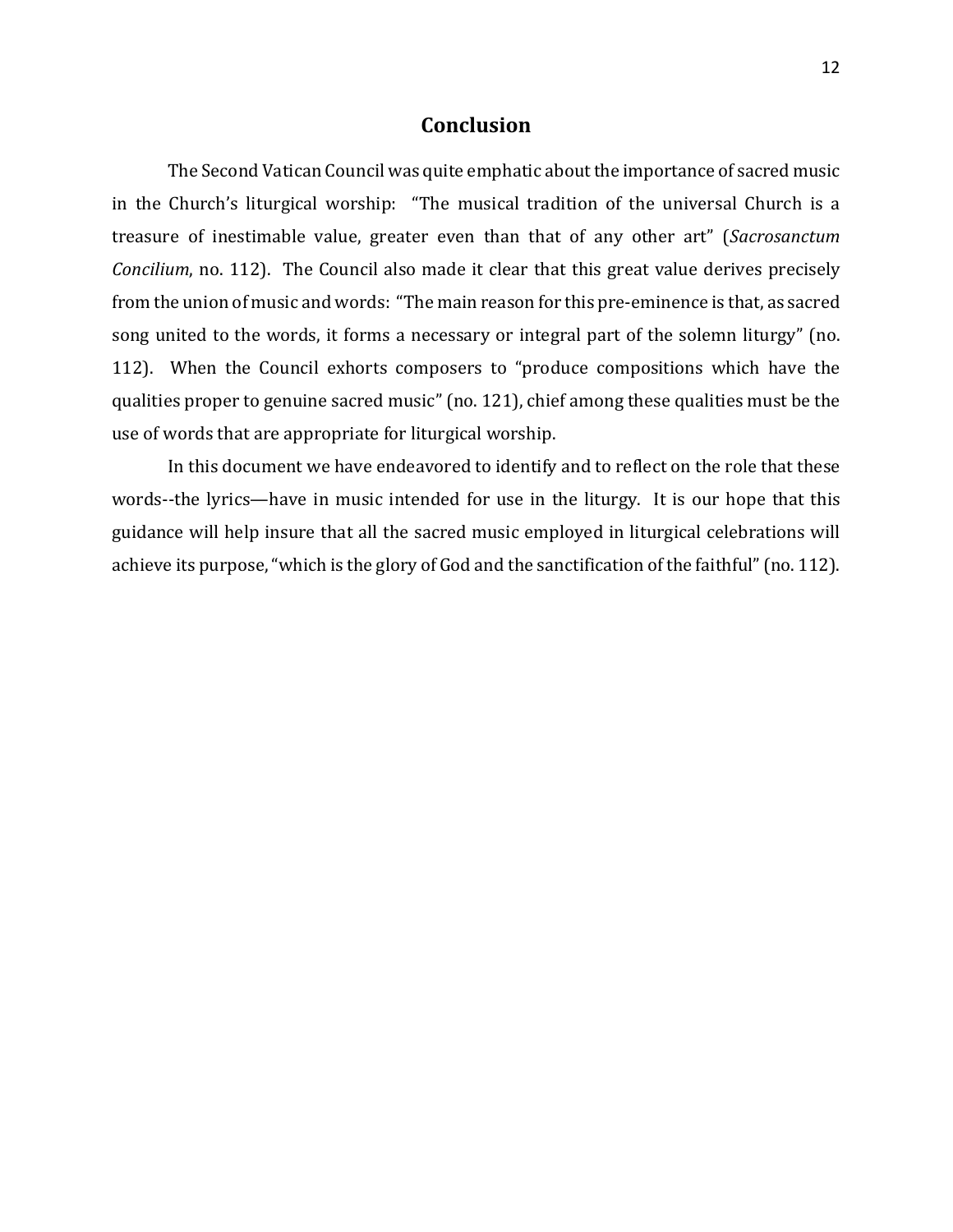# *Appendix One:*  **Archbishop Buechlein's Report on Ten Common Deficiencies in Catechetical Materials**

## 1. **There is insufficient attention to the Trinity and the Trinitarian structure of Catholic beliefs and teachings**

Catechetical texts fail at times to present the Trinity as the central mystery of the Christian faith. The language used in referring to the Persons of the Trinity contributes at times to a lack of clarity. This is most evident in the reluctance to use "Father" for the first person of the Trinity and, at times, to substitute "Parent God" for God the Father. Particularly, the relationship between Jesus and the Father is often weak. There are times where the word "God" is placed in a sentence where one would expect to find "Father" or "God the Father" since the reference is precisely to the relationship between the first and second persons of the Trinity.

#### 2. **There is an obscured presentation of the centrality of Christ in salvation history and an insufficient emphasis on the divinity of Christ**

Texts fall short, at times, in presenting Jesus as the culmination of the Old Testament and the fulfillment of God's plan for our salvation. The indispensable place of the Incarnation in the plan of salvation is not always sufficiently presented. Jesus the Savior is often overshadowed by Jesus the teacher, model, friend and brother. It is a question of imbalance.

Some texts do not present the mystery of the Incarnation in its fullness. Often there appears to be an imbalance in the instruction on the divinity and humanity of Jesus Christ. At times, we detect a negative undertone in speaking of the divine nature of Christ, as if divinity is equated with being "distant and unreal."

### 3. **Another trend is an indistinct treatment of the ecclesial context of Catholic beliefs and magisterial teachings**

Catechetical materials do not always clearly present the Church as established by Christ to continue both his presence and his mission in the world. The teaching function of the Church and its apostolic nature, as well as the role of the hierarchy and the concept of the leadership of bishops and priests in teaching the Word of God are often undertreated. The mark of unity in the Church is at times eclipsed by an emphasis on the Church's catholicity and diversity.

### 4. **There is an inadequate sense of a distinctively Christian anthropology**

By and large the catechetical texts do not seem to integrate the fundamental notions that human persons are by nature religious, that the desire for God is written in the human heart and that the human person is inherently spiritual and not reducible to the merely material. Neither are the texts generally clear that it is precisely in Christ that we have been created in the image and likeness of God. Nor do they emphasize that Christ has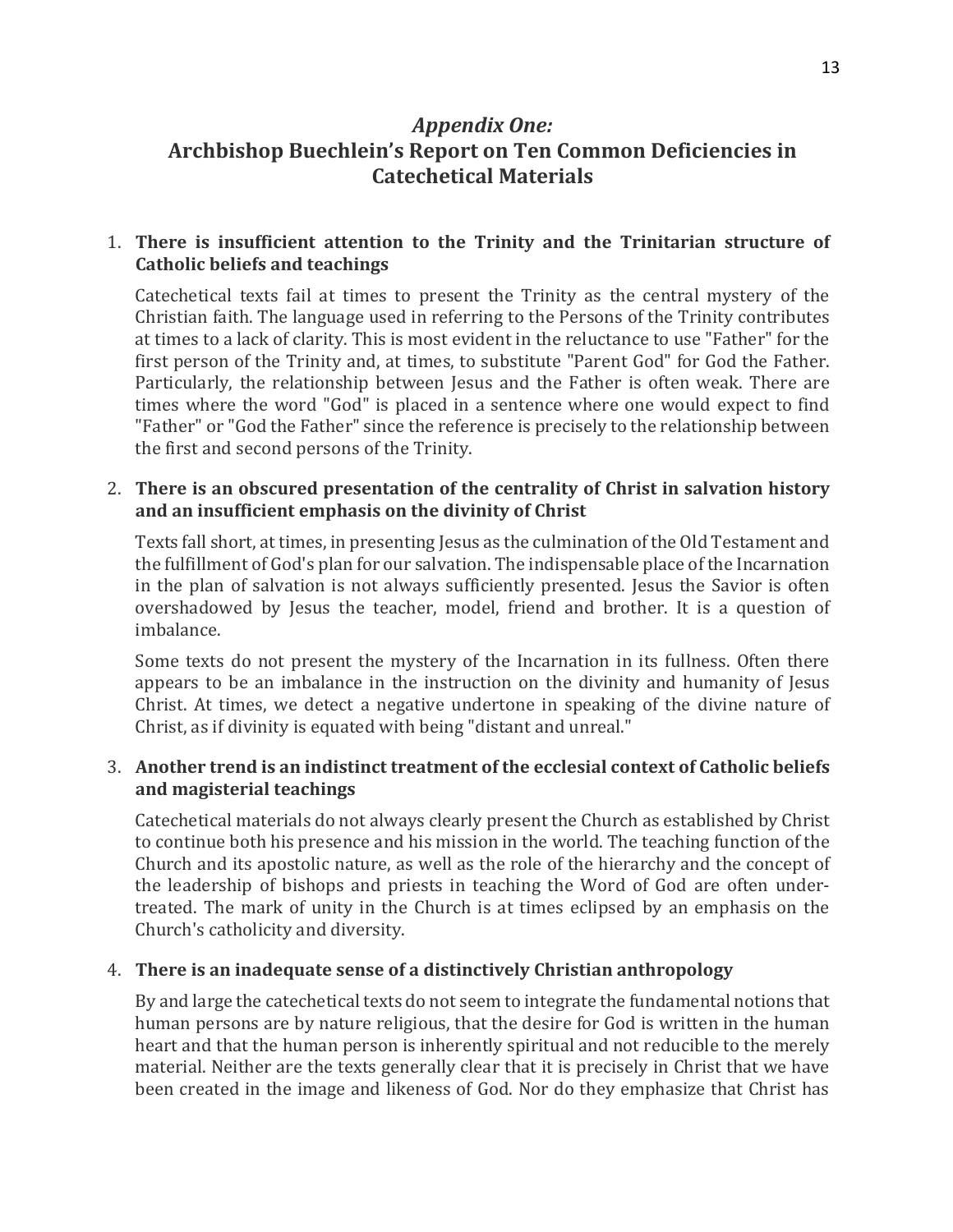restored to us the divine image of God, an image disfigured by sin. Rather, too often the impression is left that the human person is the first principle and final end of his/her own existence.

## 5. **There is a trend that gives insufficient emphasis on God 's initiative in the world with a corresponding overemphasis on human action**

Texts do not adequately emphasize that human action is intended to follow upon God's action and initiative in the world. When the methodological starting point is predominately human experience, the texts leave the impression that our human initiative is the prerequisite for divine action. God's initiative at times appears subordinate to human experience and human action.

# 6. **We have detected an insufficient recognition of the transforming effects of grace**

The catechetical texts tend to present an inadequate understanding of grace. Rather often it is described as God's love, then not much more is said about it. That the preparation of the human person for the reception of grace is already a work of grace is not clearly presented. Grace is not generally treated as God's initiative which introduces humanity into the intimacy of Trinitarian life and makes us his adopted children and participants in his life. The texts are generally weak in treating the particular efficacy of the grace proper to the respective sacraments.

## 7. **We have found a pattern of inadequate presentation of the sacraments**

Catechetical texts often do not treat the sacraments within the Paschal Mystery, that is, the sacraments are not explicitly presented as the means by which we share in the new life of Christ through the outpouring of the Holy Spirit. Sacraments are often presented as important events in human life of which God becomes a part, rather than as effective signs of divine life in which humans participate. Consequently, this leads to a deficient understanding of the divine action and the graced transformation that is at the heart of each of the sacraments. Particularly, the sacraments of the Eucharist and Holy Orders evidence deficiency because the texts usually do not present the character and role of the ordained minister in the life of the ecclesial community.

## 8. **We have seen a pattern of deficiency in the teaching on original sin and sin in general**

In general, the texts do not clearly teach that original sin is the loss of original holiness and justice, transmitted by our first parents, and that it wounds human nature in all people. Too often the texts do not address how the doctrine of original sin informs other doctrines, for example, grace, baptism, sin, and redemption.

## 9. **We have found a meager exposition of Christian moral life**

At times an over-emphasis on personal identity and self-respect gives the impression that these are the primary "sources" of morality. Too often the source of morality found in God's revealed law, as taught by the Church and grounded in natural law, are not adequately treated. Where texts could present the binding force of the Church's moral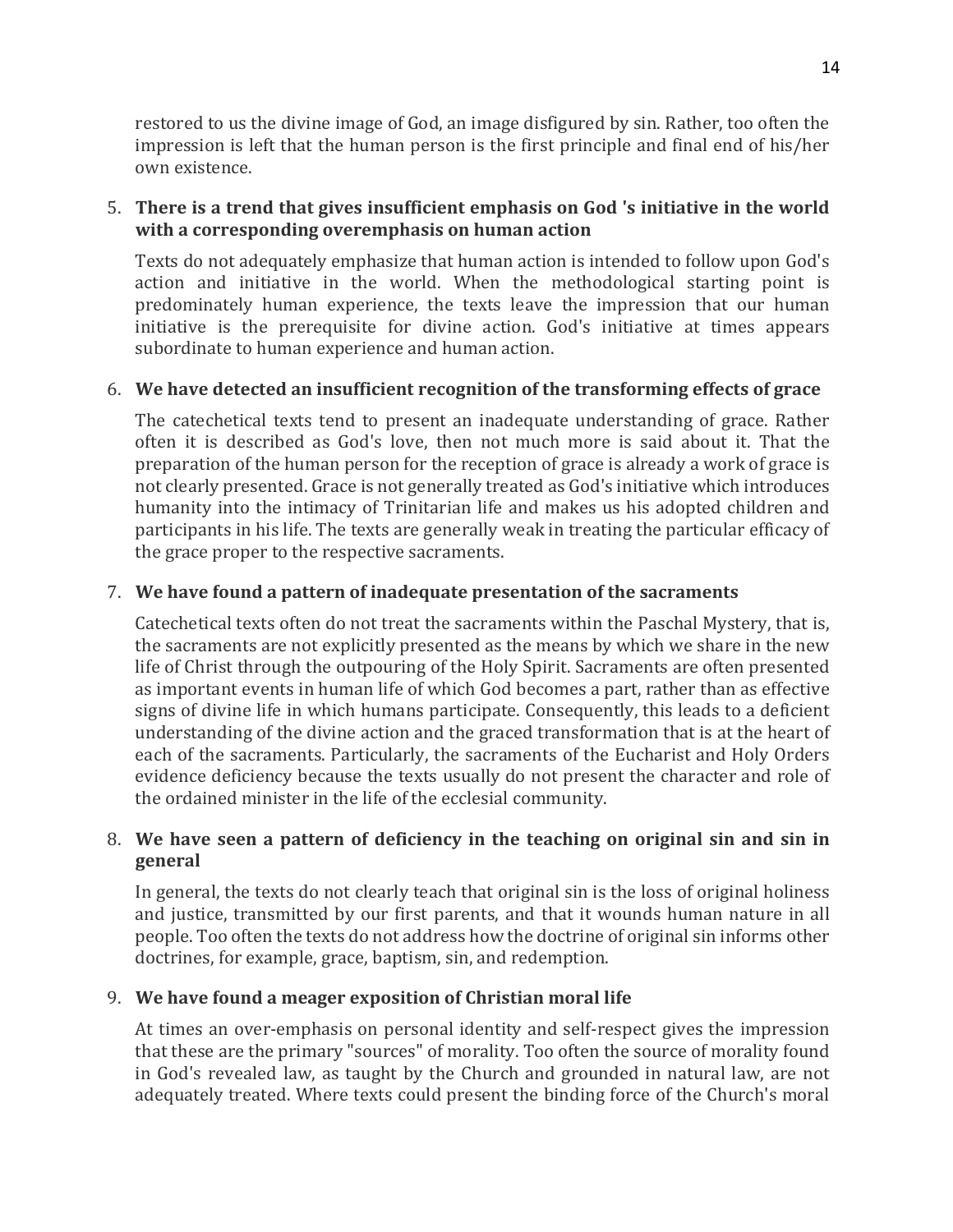teaching in certain areas, often they do not. In addition, instruction on what is necessary for the formation of a correct conscience is either inadequately or even mistakenly presented.

### 10. **Finally, we have found an inadequate presentation of eschatology**

The eschatological aspect of Catholic doctrine is often underemphasized. The transcendent, trans-temporal and trans-historical nature of the Kingdom is not always present. The general judgment, the concept of hell and the eschatological dimensions of the Beatitudes as well as the moral and sacramental orders are not always adequately taught.

*Oral Report to the General Assembly of Bishops Archbishop Daniel Buechlein June 19, 1997*

[http://www.usccb.org/beliefs-and-teachings/what-we-believe/catechism/archbishop](http://www.usccb.org/beliefs-and-teachings/what-we-believe/catechism/archbishop-daniel-buechlein-report-june-1997.cfm)[daniel-buechlein-report-june-1997.cfm](http://www.usccb.org/beliefs-and-teachings/what-we-believe/catechism/archbishop-daniel-buechlein-report-june-1997.cfm)

See also Schroeder, C. J. (2015). "The USCCB Curriculum Framework: Origins, Questions, And A Call For Research." *Journal of Catholic Education*, 19 (1). <http://dx.doi.org/10.15365/joce.1901022015>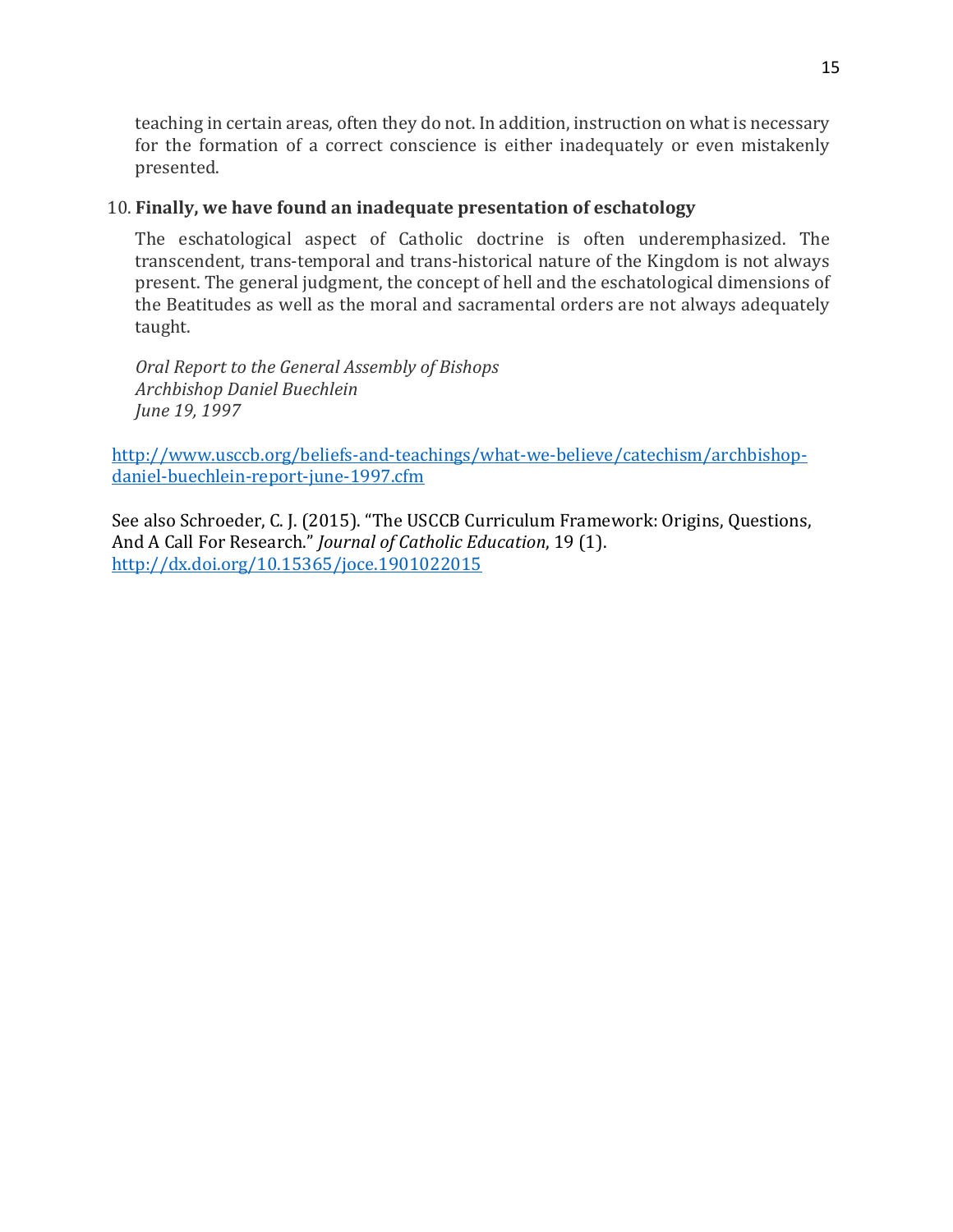# *Appendix Two:*

# **Summary of Catholic Teaching on the Eucharistic Presence (Selections from the** *Catechism of the Catholic Church***)**

- 1. 1324 The Eucharist is the "source and summit of the Christian Life (*LG* 11). "The other sacraments, and indeed all ecclesiastical ministries and works of the apostolate, are bound up with the Eucharist and are oriented toward it. For in the blessed Eucharist is contained the whole spiritual good of the Church, namely Christ himself, our Pasch" (*Presbyterorum Ordinis* 5).
- 2. 1366 The Eucharist is thus a sacrifice because it *re-presents* (makes present) the sacrifice of the Cross …; 1367 The sacrifice of Christ and the sacrifice of the Eucharist are *one single sacrifice* [emphasis original].
- 3. 1374 The mode of Christ's presence under the Eucharistic species is unique. It raises the Eucharist above all the sacraments as "the perfection of the spiritual life and the end to which all the sacraments tend." In the most blessed sacrament of the Eucharist "the body and blood, together with the soul and divinity, of our Lord Jesus Christ and, therefore, the whole Christ is truly, really, and substantially contained." "This presence is called 'real' - by which is not intended to exclude the other types of presence as if they could not be 'real' too, but because it is presence in the fullest sense: that is to say, it is a substantial presence by which Christ, God and man, makes himself wholly and entirely present."
- 4. 1376 The Council of Trent summarizes the Catholic faith by declaring: "Because Christ our Redeemer said that it was truly his body that he was offering under the species of bread, it has always been the conviction of the Church of God, and this holy Council now declares again, that by the consecration of the bread and wine there takes place a change of the whole substance of the bread into the substance of the body of Christ our Lord and of the whole substance of the wine into the substance of his blood. This change the holy Catholic Church has fittingly and properly called transubstantiation."
- 5. 1378 Worship of the Eucharist. In the liturgy of the Mass we express our faith in the real presence of Christ under the species of bread and wine by, among other ways, genuflecting or bowing deeply as a sign of adoration of the Lord. "The Catholic Church has always offered and still offers to the sacrament of the Eucharist the cult of adoration, not only during Mass, but also outside of it, reserving the consecrated hosts with the utmost care, exposing them to the solemn veneration of the faithful, and carrying them in procession."
- 6. 1396: The Eucharist makes the Church. (Cf. 766).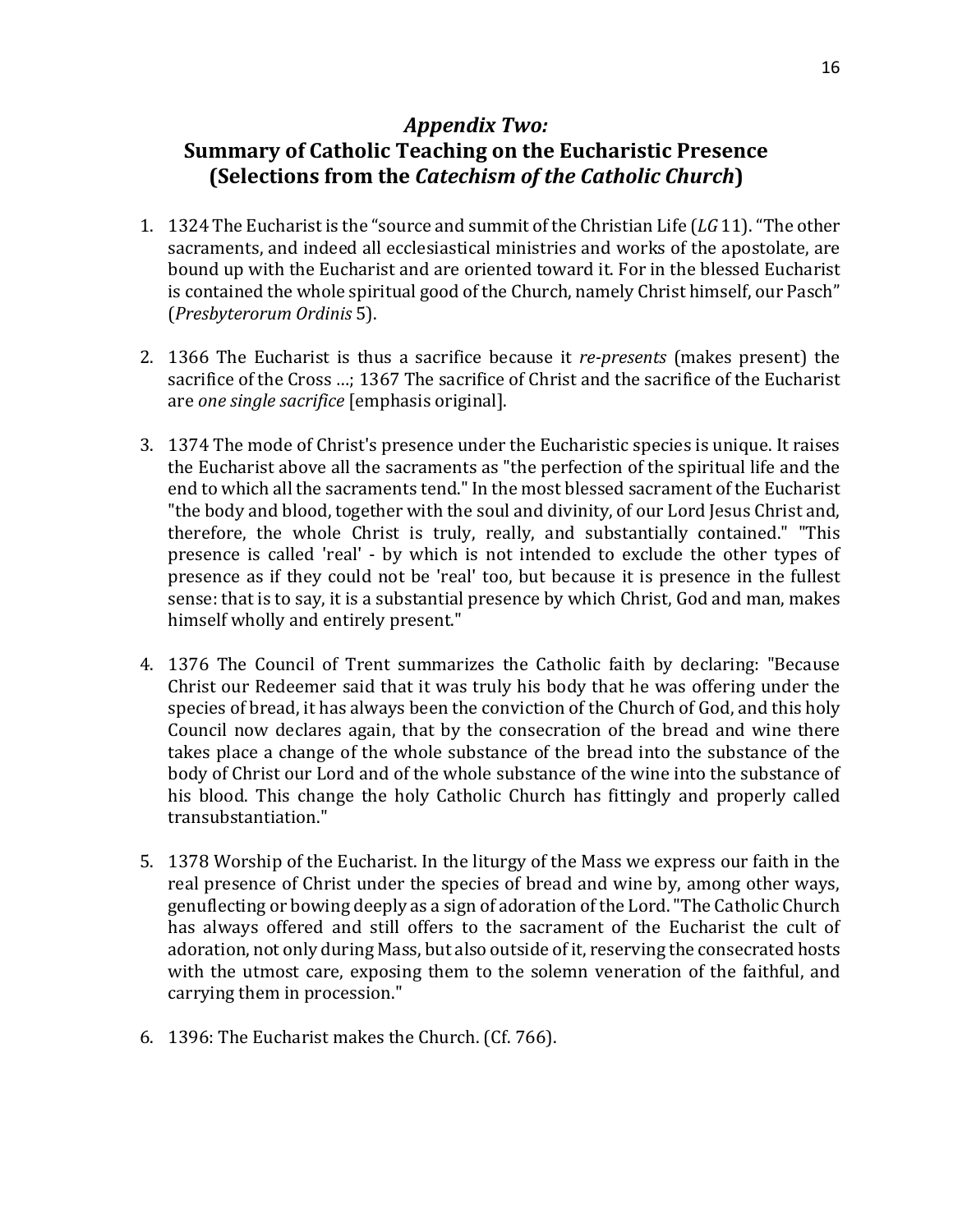# *Appendix Three:*  **Summary of Catholic Teaching on the Trinity (Selections from the** *Catechism of the Catholic Church***)**

232 Christians are baptized "in the name of the Father and of the Son and of the Holy Spirit" Before receiving the sacrament, they respond to a three-part question when asked to confess the Father, the Son and the Spirit: "I do." "The faith of all Christians rests on the Trinity."

234 The mystery of the Most Holy Trinity is the central mystery of Christian faith and life. It is the mystery of God in himself. It is therefore the source of all the other mysteries of faith, the light that enlightens them. It is the most fundamental and essential teaching in the "hierarchy of the truths of faith". The whole history of salvation is identical with the history of the way and the means by which the one true God, Father, Son and Holy Spirit, reveals himself to men "and reconciles and unites with himself those who turn away from sin".

255 The divine persons are relative to one another. Because it does not divide the divine unity, the real distinction of the persons from one another resides solely in the relationships which relate them to one another: "In the relational names of the persons the Father is related to the Son, the Son to the Father, and the Holy Spirit to both. While they are called three persons in view of their relations, we believe in one nature or substance." Indeed "everything (in them) is one where there is no opposition of relationship." "Because of that unity the Father is wholly in the Son and wholly in the Holy Spirit; the Son is wholly in the Father and wholly in the Holy Spirit; the Holy Spirit is wholly in the Father and wholly in the Son."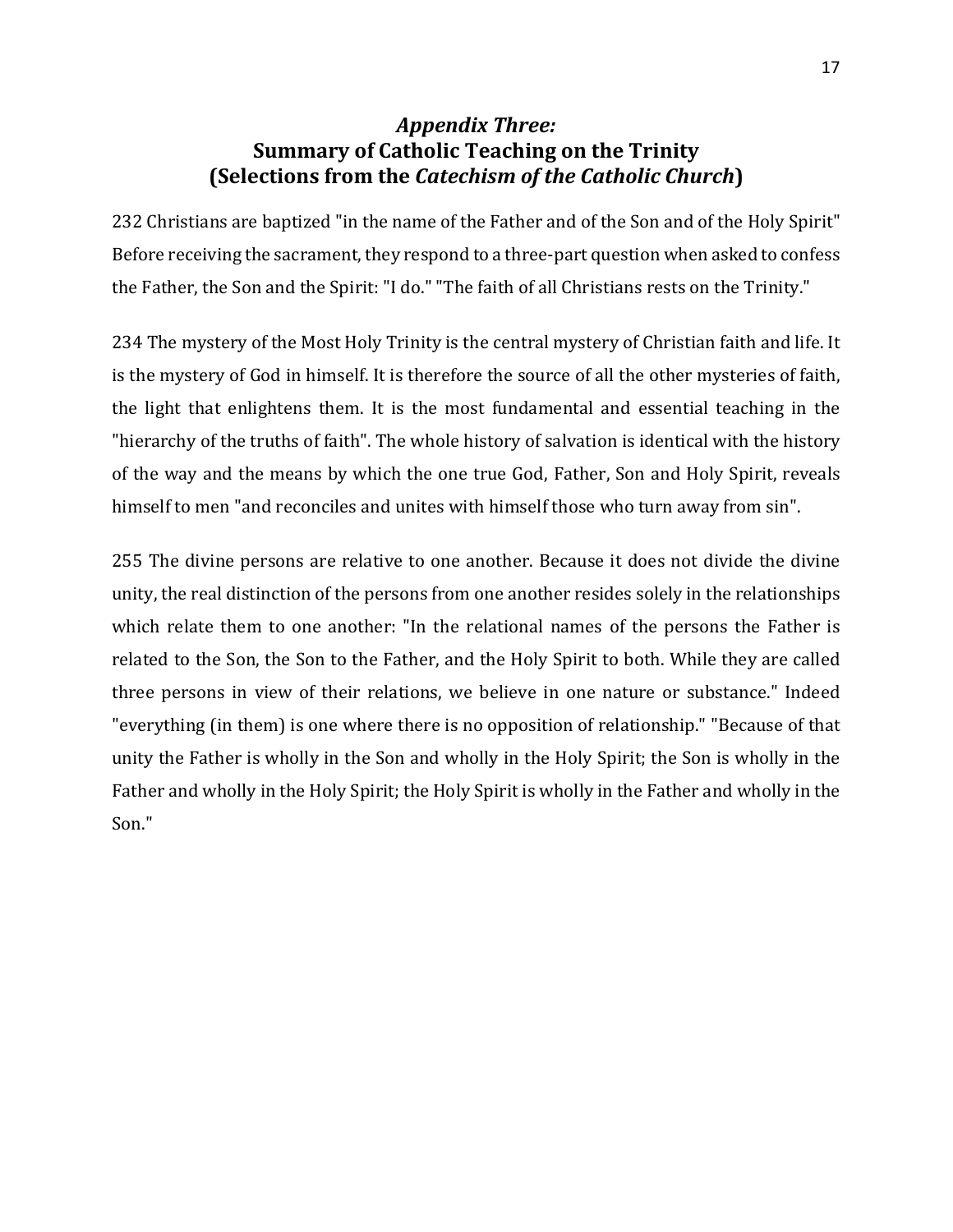# **Appendix Four: Summary of Catholic Doctrine on the Jews and Christ's Death (Selections from the** *Catechism of the Catholic Church***)**

#### **Jews are not collectively responsible for Jesus' death**

597 The historical complexity of Jesus' trial is apparent in the Gospel accounts. the personal sin of the participants (Judas, the Sanhedrin, Pilate) is known to God alone. Hence we cannot lay responsibility for the trial on the Jews in Jerusalem as a whole, despite the outcry of a manipulated crowd and the global reproaches contained in the apostles' calls to conversion after Pentecost. Jesus himself, in forgiving them on the cross, and Peter in following suit, both accept "the ignorance" of the Jews of Jerusalem and even of their leaders. Still less can we extend responsibility to other Jews of different times and places, based merely on the crowd's cry: "His blood be on us and on our children!", a formula for ratifying a judicial sentence. As the Church declared at the Second Vatican Council:

Neither all Jews indiscriminately at that time, nor Jews today, can be charged with the crimes committed during his Passion. . . the Jews should not be spoken of as rejected or accursed as if this followed from holy Scripture.

#### **All sinners were the authors of Christ's Passion**

598 In her Magisterial teaching of the faith and in the witness of her saints, the Church has never forgotten that "[all]sinners were the authors and the ministers of all the sufferings that the divine Redeemer endured." Taking into account the fact that our sins affect Christ himself, The Church does not hesitate to impute to Christians the gravest responsibility for the torments inflicted upon Jesus, a responsibility with which they have all too often burdened the Jews alone:

We must regard as guilty all those who continue to relapse into their sins. Since our sins made the Lord Christ suffer the torment of the cross, those who plunge themselves into disorders and crimes crucify the Son of God anew in their hearts (for he is in them) and hold him up to contempt. And it can be seen that our crime in this case is greater in us than in the Jews. As for them, according to the witness of the Apostle, "None of the rulers of this age understood this; for if they had, they would not have crucified the Lord of glory." We, however, profess to know him. And when we deny him by our deeds, we in some way seem to lay violent hands on him.